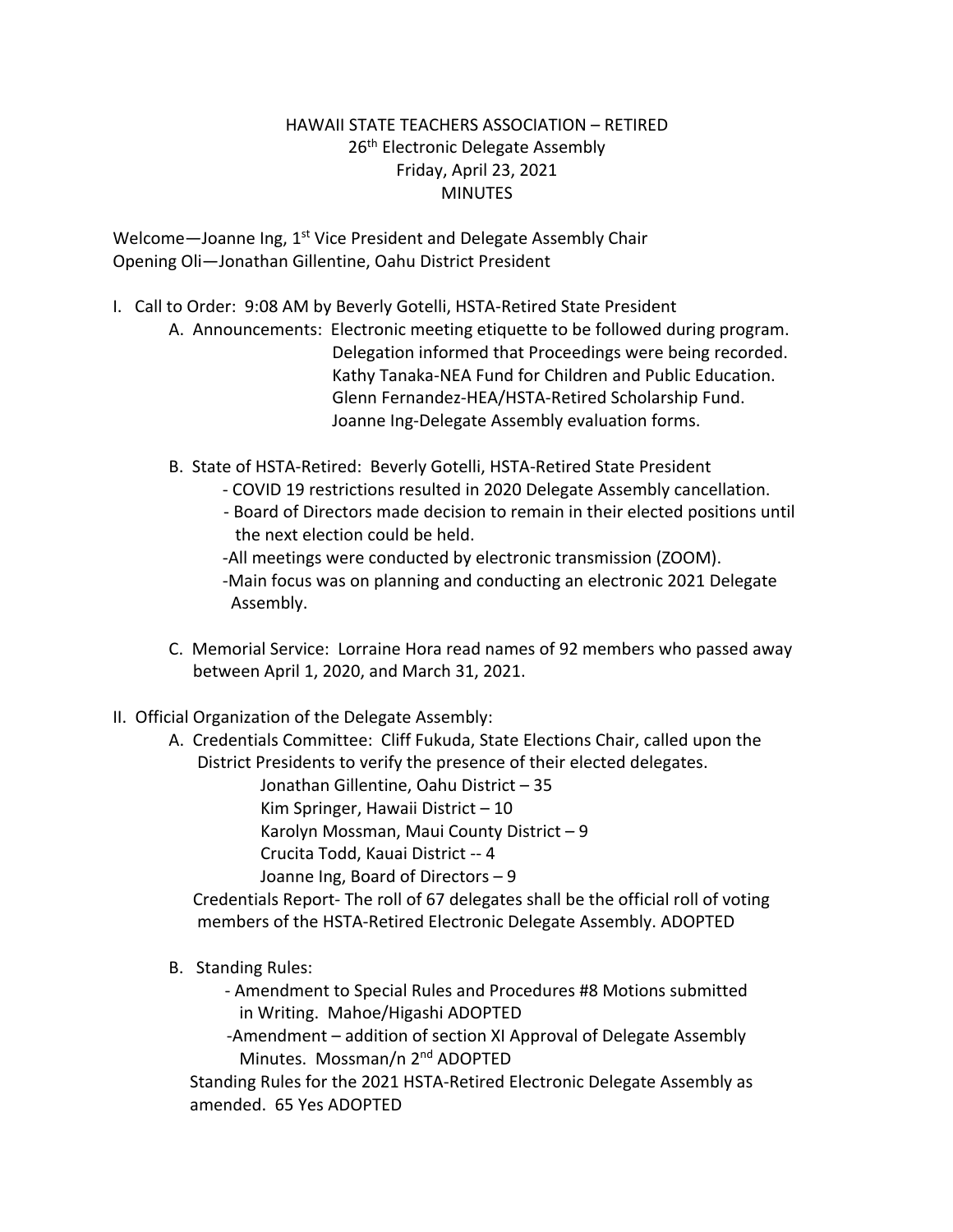- C. Program R-1 Mossman/n 2nd ADOPTED
- III. New Business:
	- A. Proceedings (Minutes) of 2019 Delegate Assembly -Mossman/n 2<sup>nd</sup> ADOPTED
	- B. Financial Report Glenn Fernandez, State Treasurer
		- Financial Report for fiscal year 2019-2020 published in 2020 Fall Messenger.
		- Budget for 2021-2022 published in 2021 Spring Messenger.
		- Financial planning must follow HSTA-Retired Vision and Mission.
		- Explained relationship among State and National organizations.
		- Explained organizational chart of HSTA-Retired.
		- Explained how summary of Membership Survey is reflected in our program.
	- C. 2021-2022 HSTA-Retired Budget ADOPTED

RECESS 10:40 AM to 11:05 AM (District Caucuses) Reconvened at 11:06 AM

- D. Bylaw Amendments: Roberta Mangca, Co-chair of Bylaw and Resolution Committee 21-1 Rev.1 Article VII ADOPTED
	- 21-2 Article VII (2019) WITHDRAWN
	- 21-3 Article VI ADOPTED
- E. Resolutions
	- 21-1 Health Fund Coverage ADOPTED
	- 21-2 Attendance at State and National Conventions ADOPTED
	- 21-3 ERS—Liability: Full Funding
		- -Amendment #1—delete {from the Employee Retirement System's investment income} Mossman/Aitken ADOPTED -Amendment #2 – delete {the} and reinsert \*from the Employee
		- Retirement System\* Chun-Urima/Aitken ADOPTED
	- 21-3 ADOPTED as amended
	- 21-4 Retiree Pay and Benefits

 Opposition voiced to interpretation of "prospective members". Discussion held. 34 Yes (54 %) 28 No ADOPTED

RECESS for Lunch 11:45 AM to 1:00 PM Reconvened @ 1:00 PM

President Beverly Gotelli proposed that the remaining Proposed Resolution 21-5 and Proposed New Business Items 21-1 through 21-11 be referred to the Board of Directors for implementation because all business items were supported by the Board oF Directors and the four District Caucuses.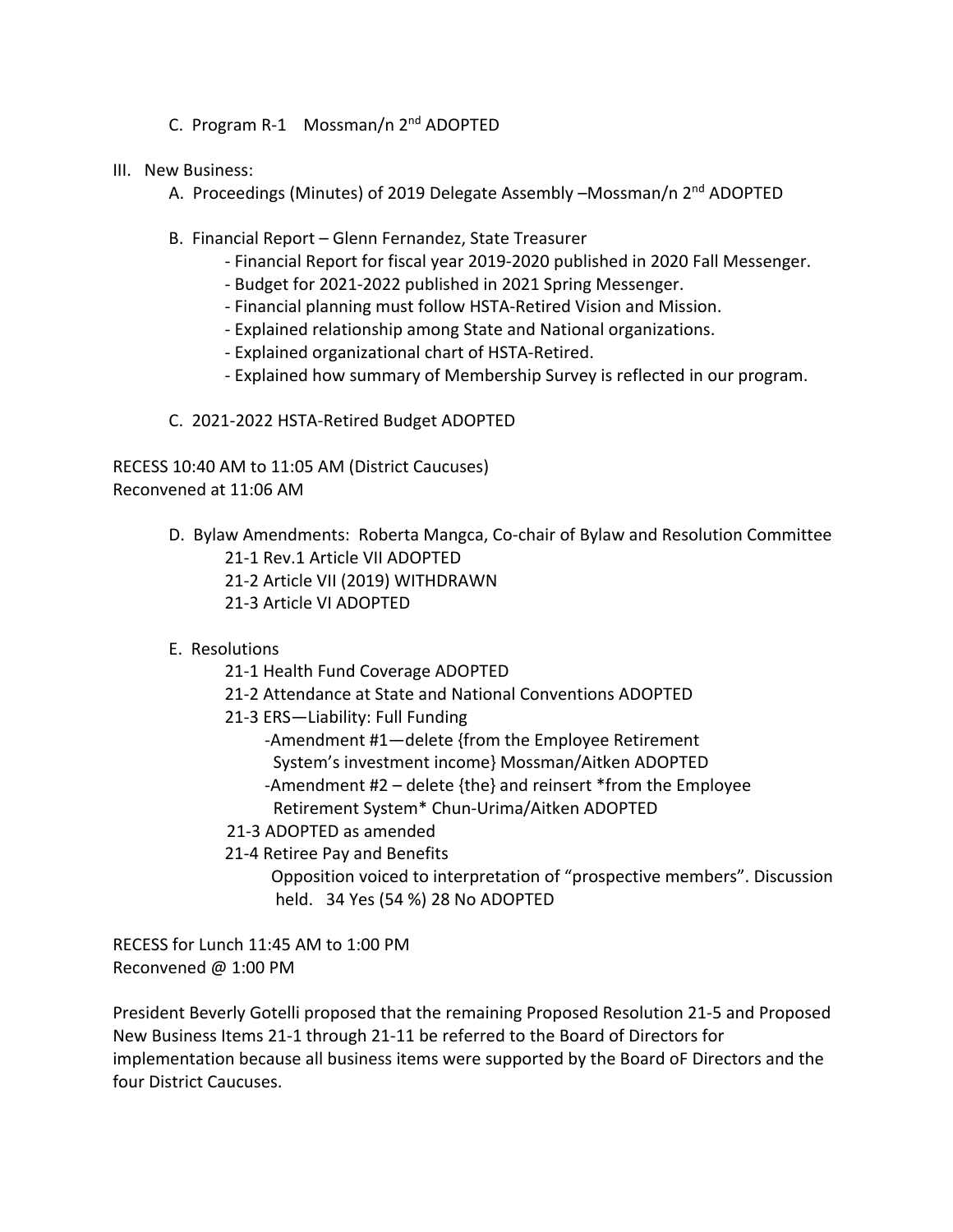Sharon Mahoe, Chair of the Special Committee of the Delegate Assembly, supported the referral with Delegate Assembly support. There was no objection. ADOPTED by unanimous consent.

F. Late Bylaw Amendments: Roberta Mangca, BR co-Chair

- Late 21-1 Article X Officers 56 Yes (92%) 5 No ADOPTED

- Late 21-2 Article VIII Board of Directors

 Amendment – delete {The remainder of the term begins one month after the election.} Add \*In such rare instances, a director's term shall begin upon his/her election for the remainder of his/her term\*. Takabayashi/Mahoe ADOPTED Late 21-2 60 Yes (92%) 5 No ADOPTED as amended

RECESS 2:00 PM – 2:03 PM Reconvened @ 2:03 PM

IV. Nominations and Elections:

A. Cliff Fukuda, Elections Chair, called upon the District Presidents to verify the presence of their elected delegates—Jonathan Gillentine, Oahu District –34 Kim Springer, Hawaii District –10 Karolyn Mossman, Maui County District –9 Crucita Todd, Kauai District – 3 Karolyn Mossman, Board of Directors – 10 Credentials Report-The roll of 66 delegates is the official roll of voting members of the 2021 HSTA-Retired Electronic Delegate Assembly. ADOPTED

B. Elections: All officers and directors were elected by acclamation.

 President – Beverly Gotelli 1st Vice President –vacant 2nd Vice President – Jeanne Fukuoka Secretary –Lorraine Hora Treasurer—Glenn Fernandez Director 1-year term—Bonnie Chock Burke Director 1-year term—Valerie DeCorte Director 2-year term –vacant Director 2-year term –vacant

V. Reports: All annual reports of officers, committees, districts, community clubs and Special committee were filed and included in the Delegate Assembly packets.